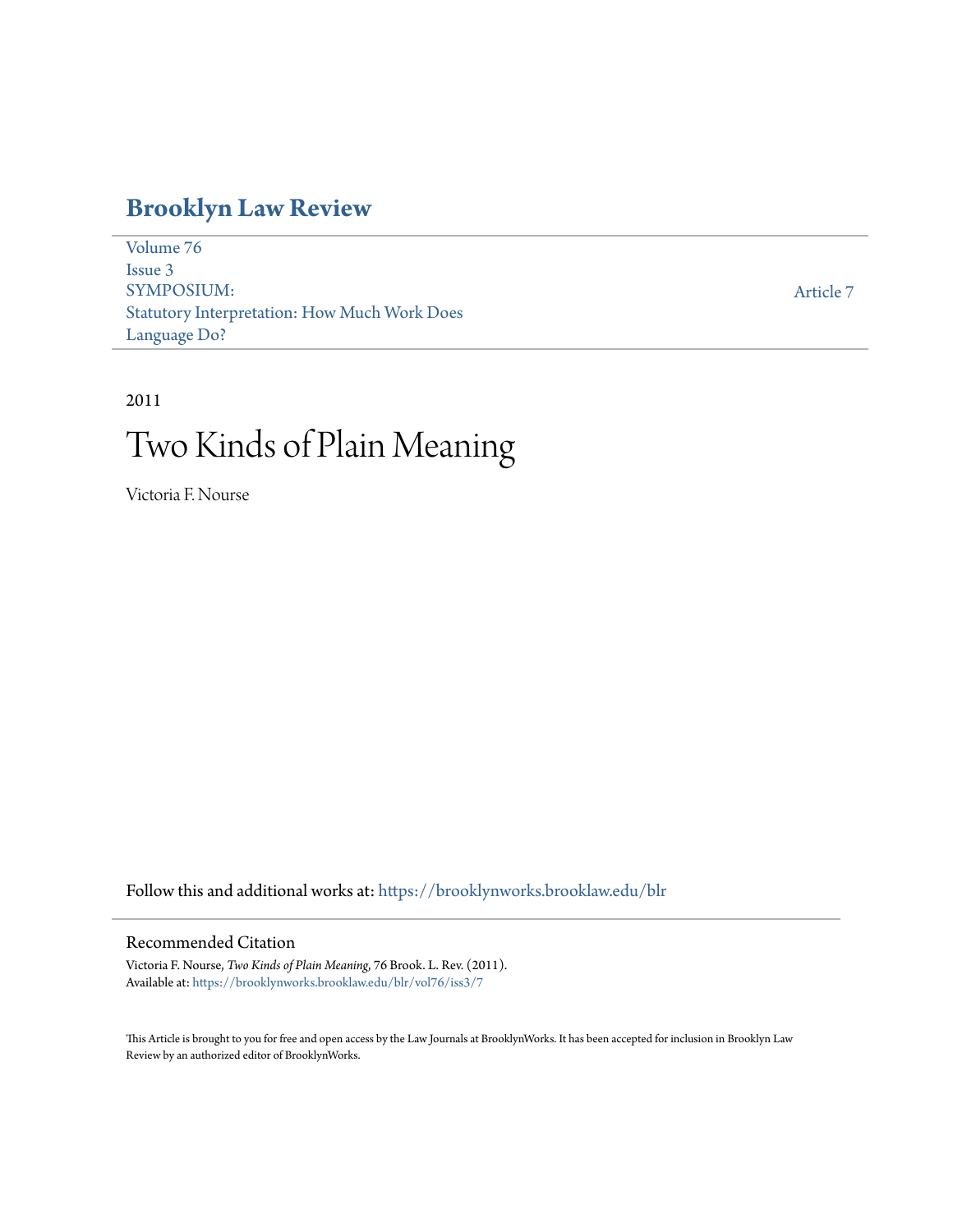## Two Kinds of Plain Meaning

#### *Victoria F. Nourse*†

Is plain meaning so plain? This is not meant to be a philosophical question, but one deserving serious legal analysis. The plain-meaning rule claims to provide certainty and narrow statutes' domains. As a relative claim, comparing plain meaning with purposivism, I agree. But I do not agree that plain-meaning analysis is as easy as its proponents suggest. In this piece, I tease out two very different ideas of plain meaning—*ordinary/popular meaning* and *expansive/ legalist meaning*—suggesting that doctrinal analysis requires more than plain-meaning *simpliciter*. Perhaps more importantly, I argue that plain meaning, as legalist meaning, can quite easily expand a statute's scope, relative to a baseline of ordinary meaning or the status quo ex ante.

In 1987, Justice Scalia gave an extremely influential set of lectures<sup>1</sup> in which he set forth a doctrine of statutory interpretation known as the new textualism. The Scalia Tanner Lectures contain one of the most eloquent statements in print about the importance of legislation: "Every issue of law resolved by a federal judge involves interpretation of text—the text of a regulation, or of a statute, or of the Constitution."2 Scalia's theory influenced me, and a generation of scholars and students. In a world where very few lawyers have any clue about how legislation is debated—or even how to find legislative history<sup>3</sup>—the textualism rule is easy to understand

<sup>†</sup> Burrus-Bascom Professor of Law, University of Wisconsin. Special thanks to Professor Lawrence Solan whose essay on ordinary meaning, *The New Textualists' New Text*, 38 LOY. L.A. L. REV. 2027 (2005), inspired these thoughts and to the students in my 2010 Legislation Class at Georgetown University Law Center who were so eager to focus on "two kinds" of plain meaning. All errors are, of course, my own. 1

*See* Antonin Scalia, *Common-Law Courts in a Civil-Law System: The Role of United States Federal Courts in Interpreting the Constitution and Laws*, *in* A MATTER OF INTERPRETATION: FEDERAL COURTS AND THE LAW 3-47 (Amy Gutmann ed., 1997) (Justice Scalia's essay based on the lectures, with third-party commentary and Justice Scalia's response).<br><sup>2</sup> *Id.* at 13.

Elsewhere, I have been quite critical of law schools' failure to teach congressional literacy. *See* Victoria Nourse, *Misunderstanding Congress: Statutory*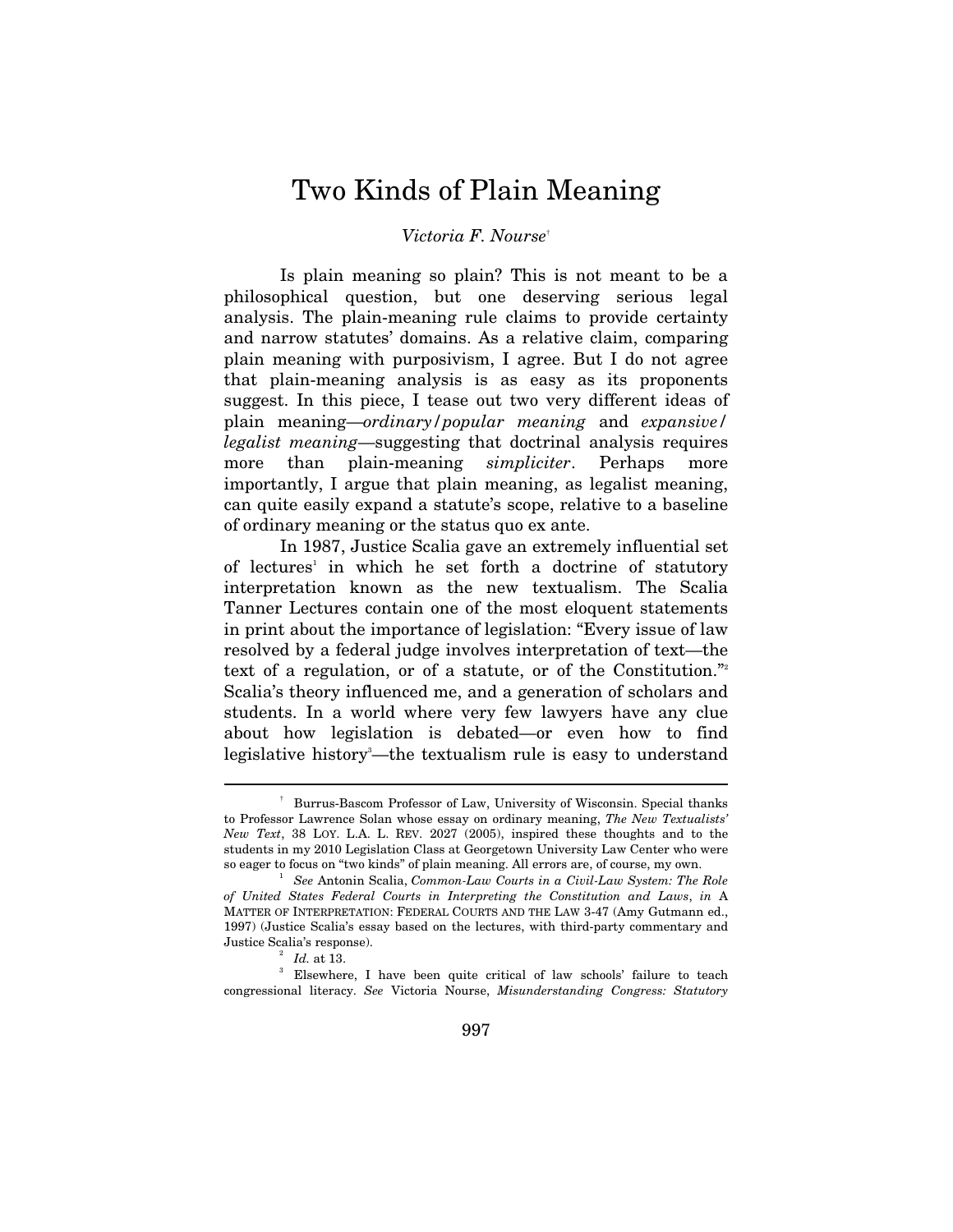and teach. It seems such a simple rule: "[W]hen construing statutes, consider the text, the whole text, and nothing but the text. Period."4

Church of the Holy Trinity v. United States<sup>5</sup> figures prominently in Justice Scalia's theory.6 The question in *Holy Trinity* was whether a British minister contracting to serve a New York church fell within a statute aimed to prevent largescale importation of immigrant laborers. The opinion opens by acknowledging Justice Scalia's point: "It must be conceded that the act of the [church] is within the letter of [the] section," the statute applying not only to "labor or service" but "labor or service *of any kind*." To top it off, the Court notes that the statute exempted even singers, lecturers, and domestic servants, and thus "strengthens the idea that every other kind of labor and service" came within the law.<sup>8</sup> Having noted all these textual arguments for covering the good rector, the Court ignored them; it read the statute to *exclude* him, relying on the rule that Congress's intent trumped any plain reading. In the Court's view, interpreting the statute to include a rector among imported "swine" was so broad that it "reach[ed] cases and acts which the whole history and life of the country affirm could not have been intentionally legislated against." "[U]nder those circumstances," the Court noted, "[i]t is the duty of the courts . . . to say that, however broad the language of the statute may be, the act, although within the letter, is not within the intention of the legislature, and therefore cannot be within the statute."<sup>10</sup> Thus, a statute whose purpose was to prevent mass importation of manual laborers—not "brain toilers"—should not cover the rector.<sup>11</sup>

To Justice Scalia, *Holy Trinity* was obviously wrong: "Well of course I think that the act was within the letter of the statute, and was therefore within the statute: end of case."<sup>12</sup>  $\overline{a}$ 

*Interpretation, the Supermajoritarian Difficulty, and the Separation of Powers*, 99 GEO. L.J. 1119 (2011).

William N. Eskridge, Jr., *Textualism, The Unknown Ideal?*, 96 MICH. L. REV. 1509, 1514 (1998) (reviewing A MATTER OF INTERPRETATION, *supra* note 1). 5

Church of the Holy Trinity v. United States, 143 U.S. 457 (1892).

Scalia, *supra* note 1, at 18-22. 7

*Holy Trinity*, 143 U.S. at 458 (emphasis added) (internal quotation marks

omitted). *Id.* at 458-59.

<sup>&</sup>lt;sup>9</sup> *Id.* at 472.<br><sup>10</sup> *Id. Id.* at 464.

 $12$  Scalia, *supra* note 1, at 20.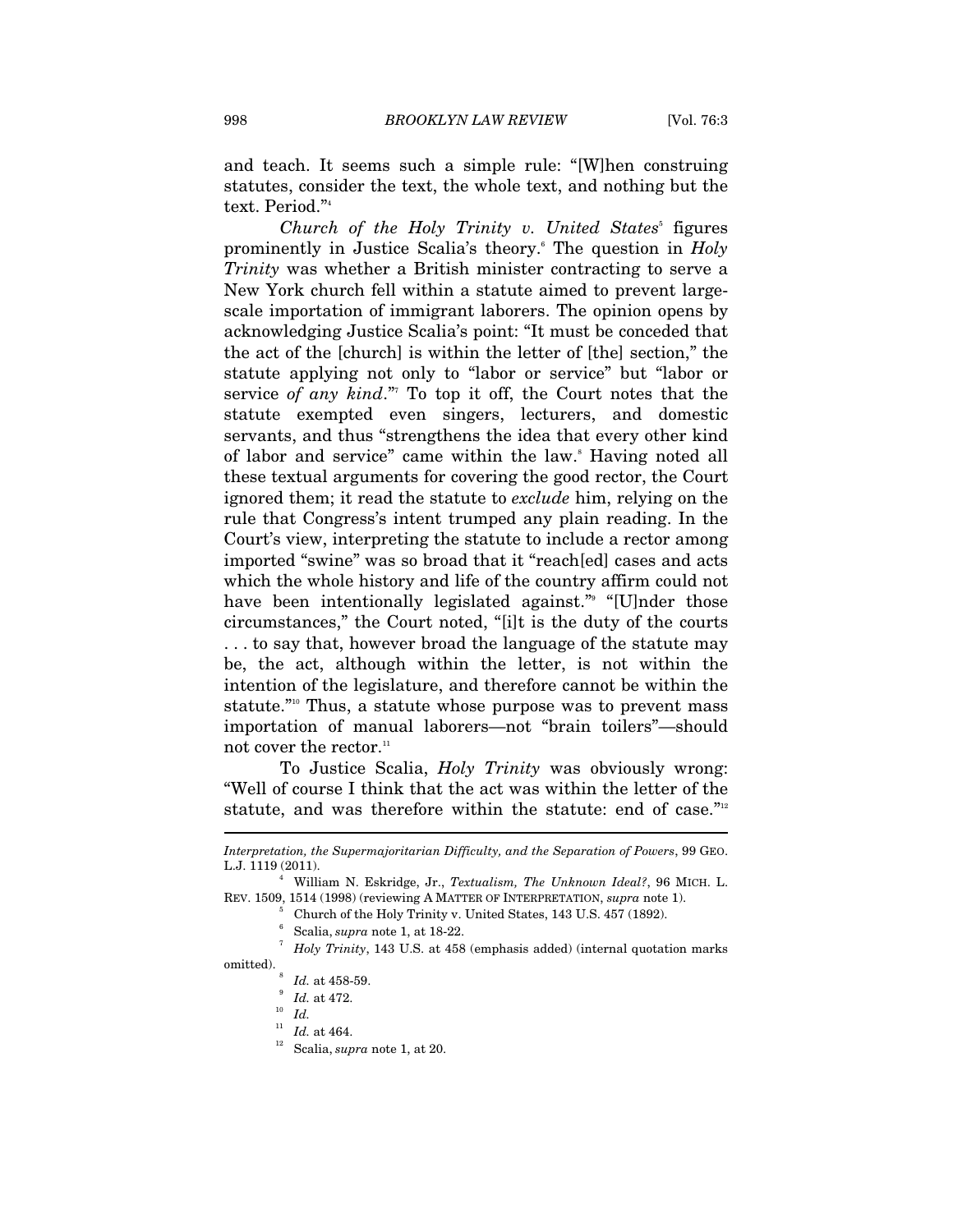*Holy Trinity*, he argued, is "cited to us whenever counsel wants us to ignore the narrow, deadening text of the statute, and pay attention to the life-giving legislative intent. It is nothing but an invitation to judicial lawmaking."<sup>13</sup> As this excerpt suggests, one of Justice Scalia's greatest claims for his position is constraint on activist judges: "[T]extualism constrains judges' decisions more than other methods do, and it gives judges a principled method for interpreting statutes separate from their own 'policy preferences.'"14

There are many grounds on which I stand firmly with Justice Scalia. Law should be objective and restrained; it should not be the province of activist judges. Justice Frankfurter was right when he insisted, "read the text, read the text, read the text."15 But I am also skeptical about the "plainness" of some assertions of plain meaning. In constitutional law, as Philip Bobbitt has argued, certain forms of argument—such as originalism and structuralism—have always played a role.<sup>16</sup> So, too, in statutory interpretation. I teach the "Blackstone 5"—text, context, subject matter, effects/absurdity, $17$  and reason.<sup>18</sup> These five forms of argument have been the consistent "liquidated" (to borrow a Madisonian phrase)19 forms of argument used by American courts in statutory interpretation since the founding.

<sup>&</sup>lt;sup>13</sup> *Id.* at 21.<br><sup>14</sup> Miranda McGowan, *Do as I Do, Not as I Say: An Empirical Investigation of Justice Scalia's Ordinary Meaning Method of Statutory Interpretation*, 78 MISS. L.J. 129, 143 (2008) (citing Scalia, *supra* note 1, at 17-18). 15 This is apparently filtered through the eyes of Judge Friendly. As a law

professor, Justice Frankfurter advised his students to follow a three-pronged rule for statutory interpretation: (1) read the statute, (2) read the statute, and (3) read the statute. *See* HENRY J. FRIENDLY, BENCHMARKS 202 (1967).<br><sup>16</sup> PHILIP BOBBITT, CONSTITUTIONAL FATE 74-92 (1982) (on structural

argument); PHILIP BOBBITT, CONSTITUTIONAL INTERPRETATION 178-79 (1991) (on

 $17$  I teach these as "originalist" forms of argument even though I have some concern that "absurdity" claims might be better resolved as conflicts between ordinary

and legalist meaning. *See infra* note 22.  $^{18}$  1 WILLIAM BLACKSTONE, COMMENTARIES ON THE LAWS OF ENGLAND 59 (1765) ("The fairest and most rational method to interpret the will of the legislator, is by exploring his intentions at the time when the law was made, by *signs* the most natural and probable. And these signs are either the words, the context, the subject matter, the effects and consequence, or the spirit and reason of the law."). Blackstone explains these with particular examples that give these terms greater meaning, consistent with the list asserted above. *Id.*

<sup>&</sup>lt;sup>19</sup> THE FEDERALIST NO. 37, at 229 (James Madison) (Clinton Rossiter ed., 1999) ("All new laws, though penned with the greatest technical skill, and passed on the fullest and most mature deliberation, are considered as more or less obscure and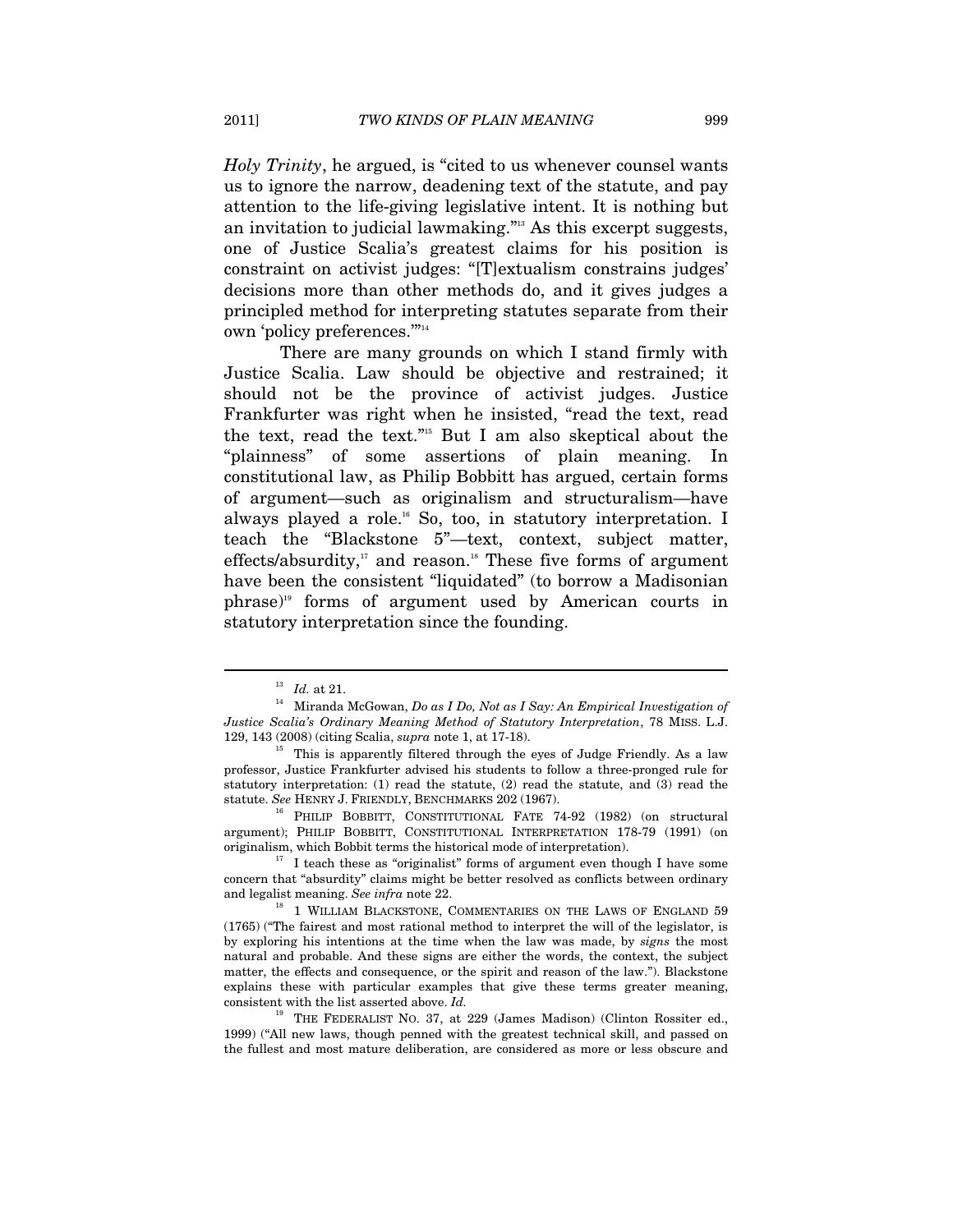Think hard now about two kinds of plain meaning. As linguist Larry Solan has written, ordinary meaning is prototypical meaning<sup>20</sup>—that is, meaning focusing on a core example, rather than reaching the conceptual or logical extension of the term. *Prototypical meaning picks the best example, not the peripheral one*. Now, let us apply this to *Holy Trinity*. In 1885 (when the *Holy Trinity* legislation was debated), the prototypical laborer was a miner or a railroad worker, not a minister—at least according to the dictionaries of the day.21 As the *Holy Trinity* Court explained, the "whole history and life of the country"<sup>22</sup> rebelled at the notion that this law—aimed at "importing laborers as we import horses and cattle"23—could cover the voluntary passage of an upper-class minister. Justice Scalia, however, finds a different plain meaning; he finds the meaning prescribed by what the Court calls the letter of the law and what I will call legalist meaning (borrowing from Adrian Vermeule).<sup>24</sup> Justice Scalia abstracts from the core and considers all logical possibilities within the concept of a laborer.

Notice the difference between prototypical meaning and legalist meaning as it relates to the domain of the statute. As Chief Judge Easterbrook has written in a brilliant article, purposivism has a tendency to expand the range of a statute; this is certainly true if you assume that the baseline statute is

equivocal, until their meaning be liquidated and ascertained by a series of particular discussions and adjudications."). 20 Lawrence M. Solan, *The New Textualists' New Text*, 38 LOY. L.A. L. REV.

<sup>2027 (2005). 21</sup> So, too, the prototypical "service" provider was a maid, not a rector. Eskridge, *supra* note 4, at 1518 ("The first definition of the term 'labor' listed in the 1879 and 1886 editions of *Webster's Dictionary* was 'Physical toil or bodily exertion . . . hard muscular effort directed to some useful end, as agriculture, manufactures, and the like . . . .'" (quoting NOAH WEBSTER, AN AMERICAN DICTIONARY OF THE ENGLISH LANGUAGE 745 (Chauncey A. Goodrich & Noah Porter eds., rev. ed. 1879))); *see also id.*  at 1515-18 (discussing cases and the definition of labor in BLACK'S LAW DICTIONARY 682 (1st ed. 1891), in which labor was equated with manual laborers and service to servants). Of course, there were secondary definitions, but the point is to find the "best"

example under prototypical meaning, not any possible example. 22 Church of the Holy Trinity v. United States, 143 U.S. 457, 472 (1892). *Holy Trinity* is typically known as an "absurdity" case, but one way of thinking about absurdity is to view it as arising when there is a strong conflict between legalist meaning (e.g., all workers) and prototypical meaning (e.g., manual labor or service). Compare, for example, standard examples of absurdity: *blood-letting* (prototypical meaning = fight; legalist meaning = any bloodletting, including by a surgeon); and *prison escape* (prototypical meaning = escape to flout law; legalist meaning = any escape even if to escape fire).  $^{23}$  16 CONG. REC. 1782 (1885) (statement of Sen. Platt).  $^{24}$  ADRIAN VERMEULE, LAW AND THE LIMITS OF REASON 2-3 (2008).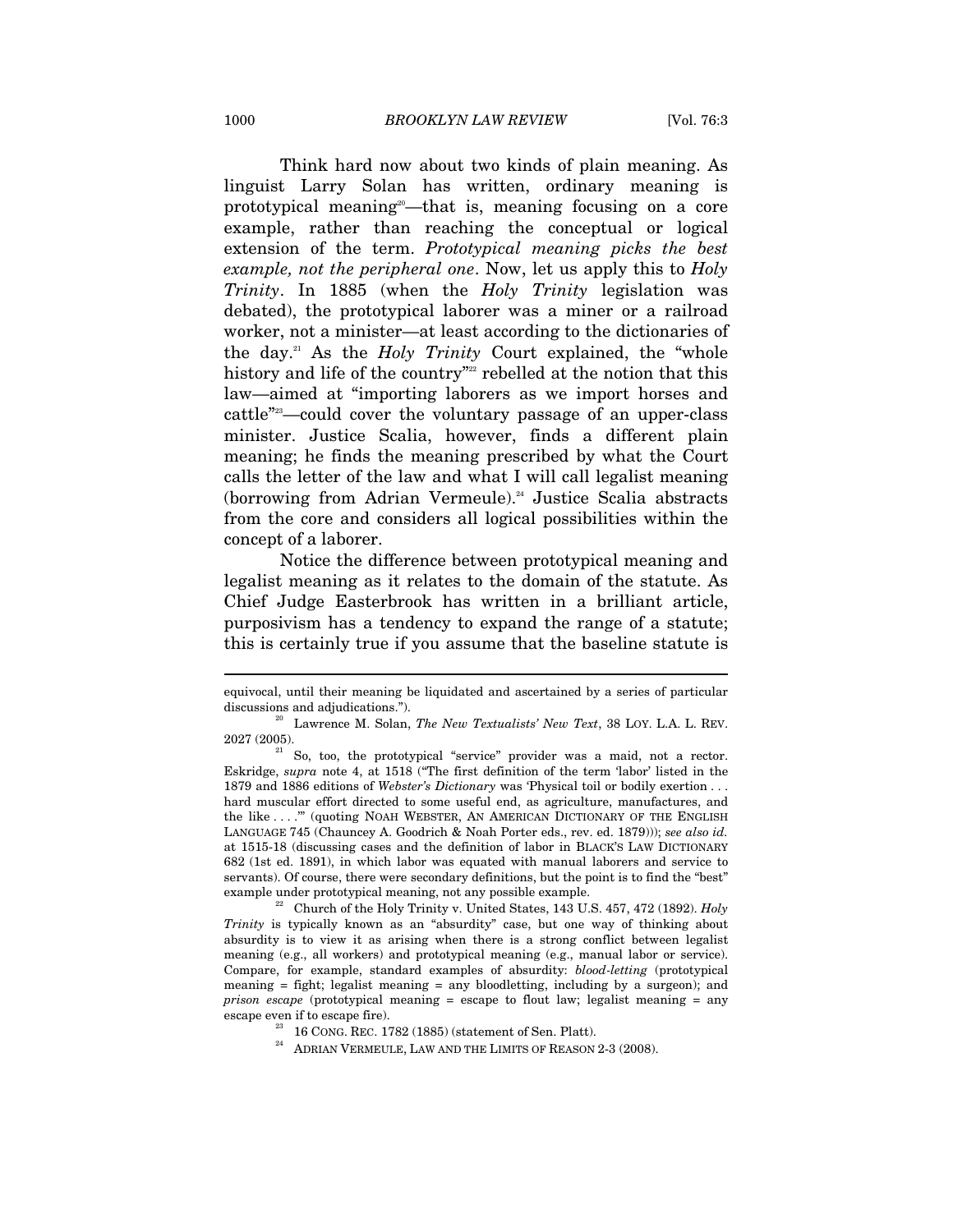in fact expanding the range of law.<sup>25</sup> Notice, however, how a similar expansion may occur when one moves from ordinary to legalist meaning. By definition, prototypical meaning looks for the "best example"; legalist meaning looks for all examples, examples that may invite fringe or peripheral meanings.<sup>26</sup> In *Holy Trinity*, the plain-meaning approach expands the meaning of the statute beyond the status quo ex ante (all labor, including the minister, versus the original baseline of no regulation of alien contract labor). More importantly, it expands the baseline relative to ordinary meaning. If the ordinary meaning was "manual labor or service" in 1885, then "all labor" expands the domain of the statute. Plain meaning of this kind (legalist meaning) expands the domain of the statute relative to plain meaning of another kind (ordinary meaning), suggesting that it should be important to decide which meaning counts.

I am not confident enough of the distinction between ordinary/prototypical and legalist/expansive meaning to urge it as a matter of logic or linguistics. At the same time, there are enough examples to make this more than an academic curiosity. For example, in *Green v. Bock Laundry Machine Co.*, the ordinary meaning (to the average person on the street) of *defendant* was *criminal defendant*; relative to a legalist meaning of *defendant*—which comprised all possible defendants, civil and criminal<sup>27</sup>—the ordinary-meaning interpretation narrowed the range of the balancing act at issue. Similarly, in *Public Citizen v. Department of Justice*,<sup>28</sup> the question was whether a government advisory committee was subject to a legalist meaning (i.e., any two persons conferring with the President, which could include his children or his political advisors), or an ordinary best-example meaning (i.e., an advisory committee created by the government). At the same time, it is important to acknowledge that, in some cases, prototypical or ordinary meaning itself may be contested.<sup>29</sup>

One may conceive of the way legalist meaning may expand the range of the statute in the following diagram:  $\overline{a}$ 

 $^{25}$  Frank H. Easterbrook, *Statutes' Domains*, 50 U. CHI. L. REV. 533 (1983). Here, as well, there is an analogy to HLA Hart's famous distinction between core and penumbral meaning. *See DAVID LYONS, MORAL ASPECTS OF LEGAL* THEORY: ESSAYS ON LAW, JUSTICE, AND POLITICAL RESPONSIBILITY 84-86 (1993).

<sup>&</sup>lt;sup>27</sup> See Green v. Bock Laundry Mach. Co., 490 U.S. 504, 511 (1989).<br><sup>28</sup> Pub. Citizen v. U.S. Dep't of Justice, 491 U.S. 440, 452-65 (1989).<br><sup>29</sup> See Solan, *supra* note 20, at 2031 ("It is not always easy to decide what makes ordinary meaning 'ordinary.'").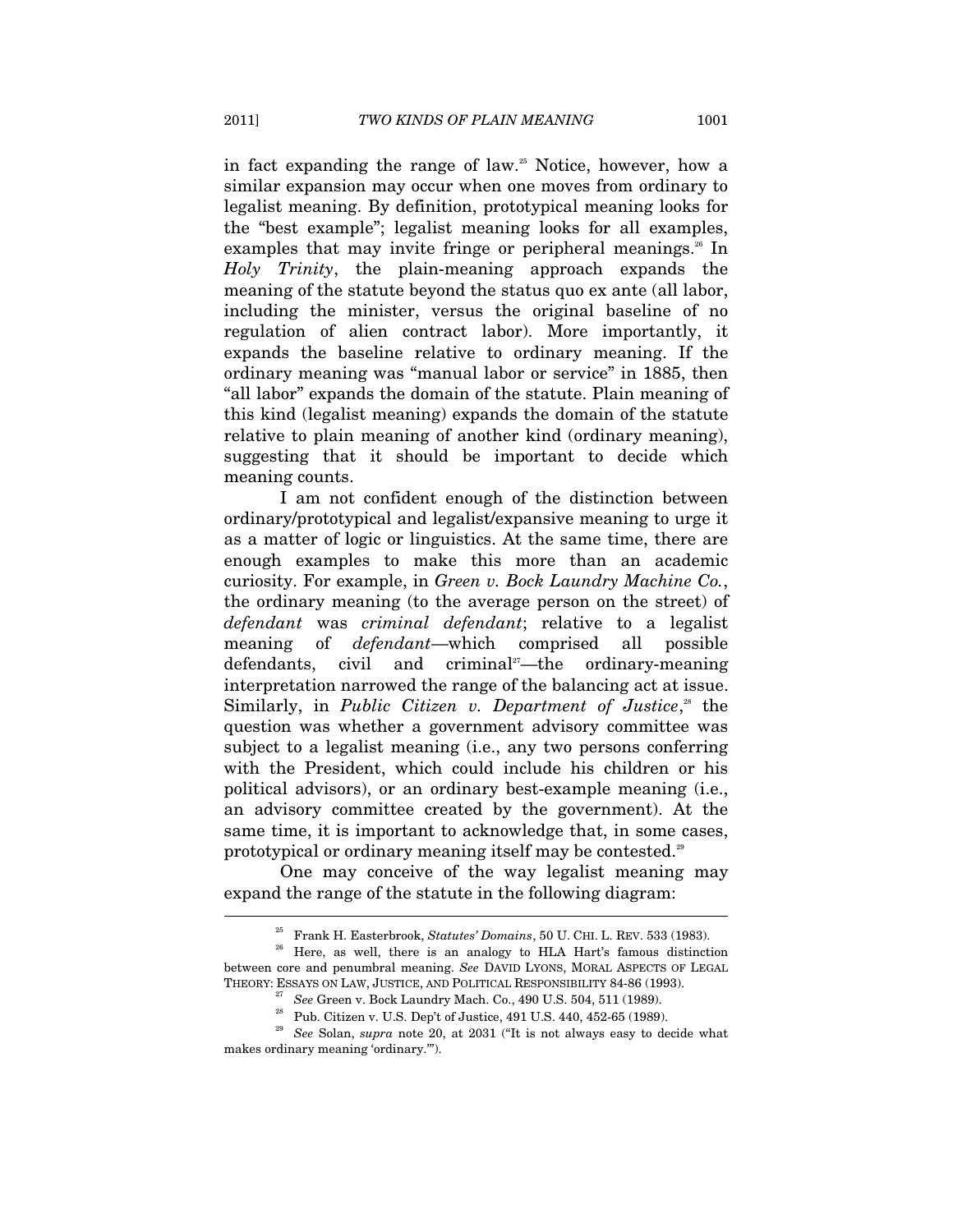1002 *BROOKLYN LAW REVIEW* [Vol. 76:3



There is nothing terribly modern about this idea. It has existed in statutory interpretation since the sixteenth century, expressed in the shell-and-kernel metaphor:

And the law may be resembled to a nut, which has a shell and a kernel within, the letter of the law represents the shell, and the sense of it the kernel, and as you will be no better for the nut if you make use only of the shell, so you will receive no benefit by the law, if you rely only upon the letter. $30$ 

Here, the kernel represents prototypical "sense" while the shell represents the legalist "letter of the law." At the founding, American courts were fond of a similar idea, quoting the Latin phrase *nam qui haeret in litera*, *haeret in cortice* (he who sticks to the letter of the law will only stick to its bark).<sup>31</sup>

Academic textualists have not, in my opinion, grappled with this distinction as much as they might. Instead, there seems to be a good deal of talk of ordinary meaning

<sup>30</sup> WILLIAM N. ESKRIDGE, JR., DYNAMIC STATUTORY INTERPRETATION 4 (1994) (quoting Reporter's Note to Eyston v. Studd, (1574) 75 Eng. Rep. 688 (K.B.) 695-96; 2 Plowden 459, 465).  $E.g.,$  Church v. Thomson, 1 Kirby 98, 99, 1786 WL 117 (Conn. Super. Ct.

<sup>1786);</sup> Olin v. Chipman, 2 Tyl. 148, 150, 1802 WL 778 (Vt. 1802); Miller's Lessee v. Holt, 1 Tenn. 111, 5 (1805); Commonwealth v. Andrews, 2 Mass. 14, 29, 1806 WL 735 (1806); Sumner v. Williams, 8 Mass. 162, 183, 1811 WL 1169 (1811). My thanks to the research assistance of Asher Steinberg, Georgetown University Law Center Class of 2011, who found this phrase and its repetition in his research on founding statutory interpretation.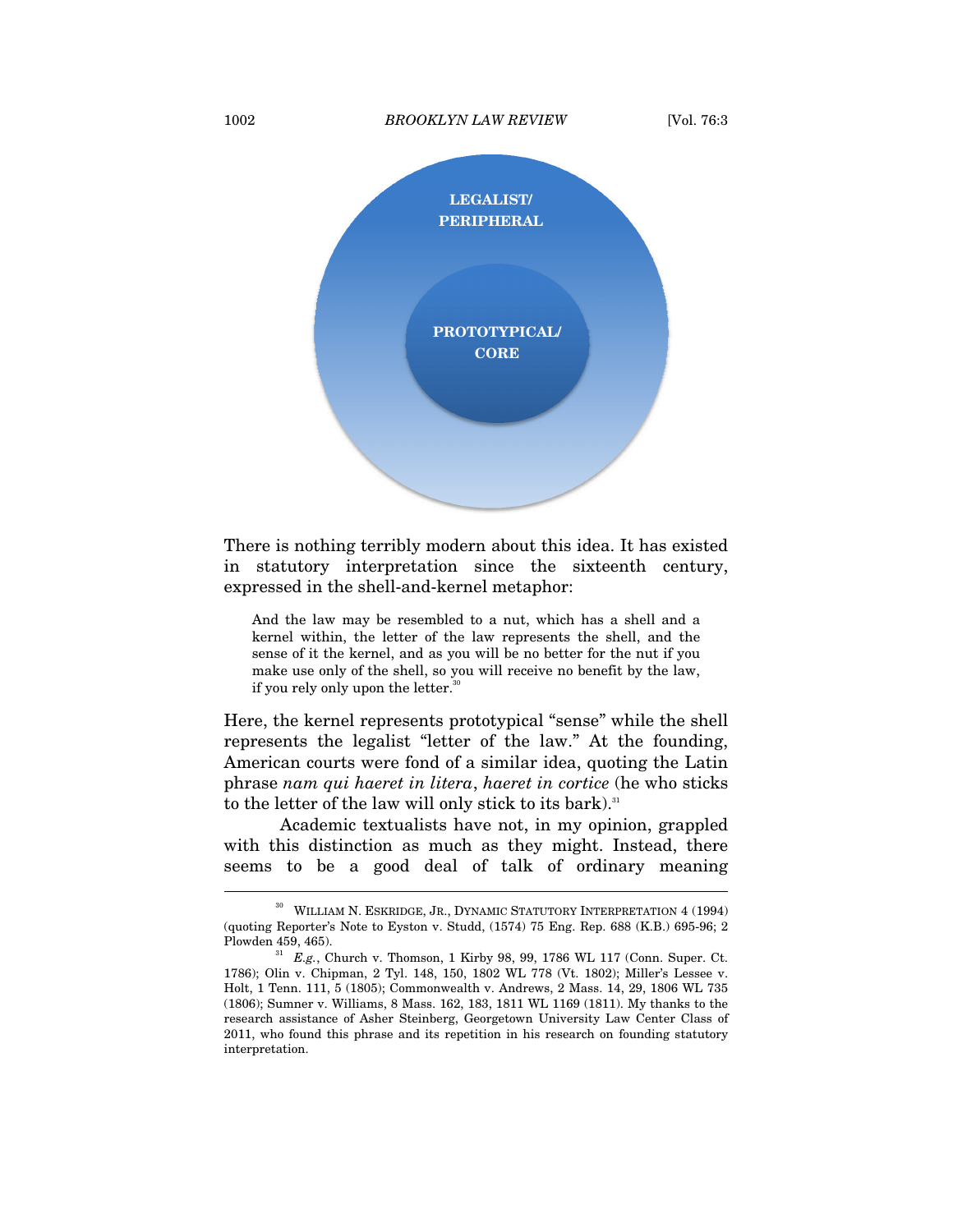accompanied by a definition of ordinary meaning as technical or legalist. John Manning writes that "textualists seek out technical meaning, including the specialized connotations and practices common to the specialized sub-community of lawyers."<sup>32</sup> As Jonathan Molot writes, textualists tend to see "words written on a piece of paper, rather than as a collective effort by elected representatives to govern on behalf of their constituents."33 This tendency to detach chunks of text from the statute and then hold them up to the light to test their logical extent reflects the lawyerly love of logic. Indeed, one leading scholar and Federalist Society member writes, "The textualist judge treats questions of interpretation like a puzzle to which it is assumed there is one right answer."<sup>34</sup>

This tendency to prefer legalist meaning is reflected in two important aspects of textual theory. Generally, new textualism advertises itself as a more restrained view of statutory interpretation, relative to intentionalism or purposivism. Although textualists claim that, unlike purposivists, they do not "add" meaning to text, in fact, they do. They may reject legislative history, but they are perfectly willing to add lawyerly meanings taken from past precedents, canons of construction, and even the common law. The implied preference for specialized meanings speaks loudest in textualists' affection for the common-law baseline. As one prominent textualist writes, "Textualists assign common-law terms their full array of common-law connotations; they supplement otherwise unqualified texts with settled commonlaw practices . . . . . . . . . Surely, however, this affection for the common law stands in some tension with the notion of ordinary meaning. Does the ordinary man or woman on the street know much about the common law? Does the ordinary legislator?

Textualists reply that it is not fair to tar textualism with affection for arcane lawyerly meanings; textualists seek ordinary meanings. Justice Scalia writes,

<sup>32</sup> John F. Manning, *Textualism and Legislative Intent*, 91 VA. L. REV. 419, 434-35 (2005). 33 Jonathan T. Molot, *The Rise and Fall of Textualism*, <sup>106</sup> COLUM. L. REV. 1,

<sup>48 (2006). 34</sup> Thomas W. Merrill, *Textualism and the Future of the* Chevron *Doctrine*, 72

WASH. U. L.Q. 351, 372 (1994).

<sup>35</sup> Manning, *supra* note 32, at 435 (citing Moskal v. United States, 498 U.S. 103, 121 (1990) (Scalia, J., dissenting)).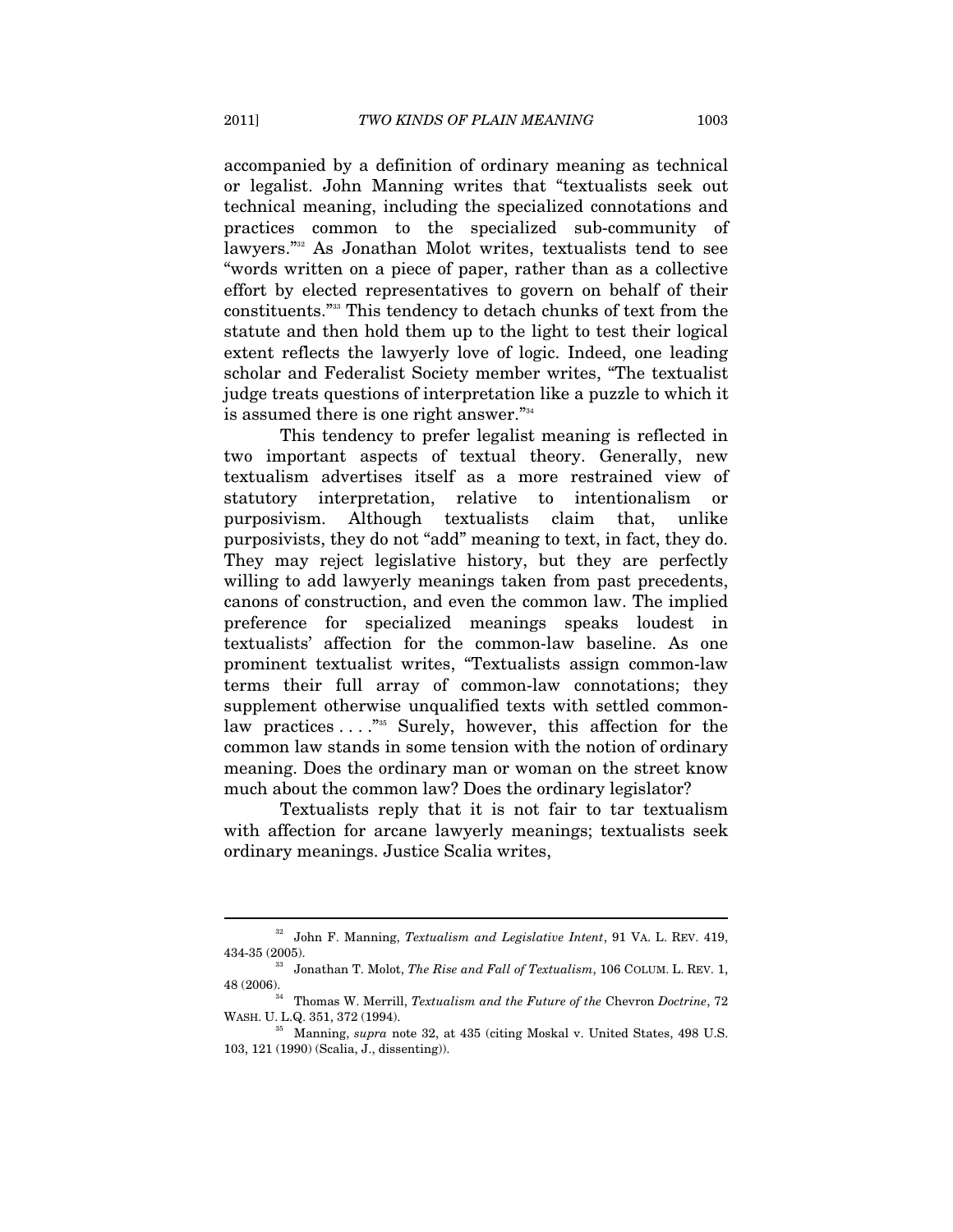[F]irst, find the *ordinary meaning* of the language in its textual context; and second, using established canons of construction, ask whether there is any clear indication that some permissible meaning other than the *ordinary* one applies. If not—and especially if a good reason for the *ordinary meaning* appears plain—we apply that ordinary meaning.<sup>36</sup>

I agree entirely. But, as other scholars have wondered, a gap may remain between *talking about ordinary meaning* and *applying ordinary meaning*. There is reason to wonder, for example, whether the best and brightest lawyers confuse ordinary meaning with expert or specialized meaning.<sup>37</sup> In one recent study of Justice Scalia's dissents, the author found that "plain meaning . . . refer[red] to something different than 'ordinary meaning' . . . to a *specialized* but accepted meaning of a term."38 In another empirical study, the political scientist Frank Cross found that "[o]verall, the plain meaning standard seems ideologically manipulable and incapable of constraining preferences to provide greater consensus."39 In yet another more recent empirical study based on over 1000 subject responses, Ward Farnsworth, Dustin Guzior, and Anup Mulani found that plain meaning correlated with ideological bias, whereas ordinary meaning did not.<sup>40</sup> There is a reason for this: plain meaning simply asserts its plainness, and thus bears the risk of dogmatism and self-regard (i.e., "it is plain because I say so"). Ordinary meaning requires the interpreter to put herself in the shoes of a nonlegal audience; it has a built-in form of impartiality, not to mention democratic appeal. Perhaps that helps explain empirical work showing that Congress has a greater tendency to "override" plain-meaning decisions than decisions relying on legislative history.<sup>41</sup>

 $\overline{a}$ 

<sup>41</sup> See CROSS, *supra* note 39, at 82-83 (summarizing this evidence); *see also* Daniel J. Bussel, *Textualism's Failures: A Study of Overruled Bankruptcy Decisions*, 53

<sup>36</sup> Chisom v. Roemer, 501 U.S. 380, 404 (1991) (Scalia, J., dissenting) (emphasis added). In the constitutional context, he is similarly insistent. *See, e.g.*,

District of Columbia v. Heller, 554 U.S. 570, 584 (2008). 37 Solan, *supra* note 20. 38 McGowan, *supra* note 14, at 149 (emphasis added). 39 FRANK B. CROSS, THE THEORY AND PRACTICE OF STATUTORY INTERPRETATION 166 (2009). 40 Ward Farnsworth, Dustin F. Guzior & Anup Mulani, *Ambiguity About* 

*Ambiguity*: *An Empirical Inquiry into Legal Interpretation*, 2 J. LEGAL ANALYSIS 257 (2010), *available at* http://ssrn.com/abstract=1441860. Farnsworth, Guzior, and Mulani usefully distinguish between plain meaning as an internal view and ordinary meaning as external. Whereas the question, "is this meaning plain?" tends to elicit views correlated with strong ideological positions (the internal view), the question, "would an ordinary person think this meaning is plain?" does not (the external view).